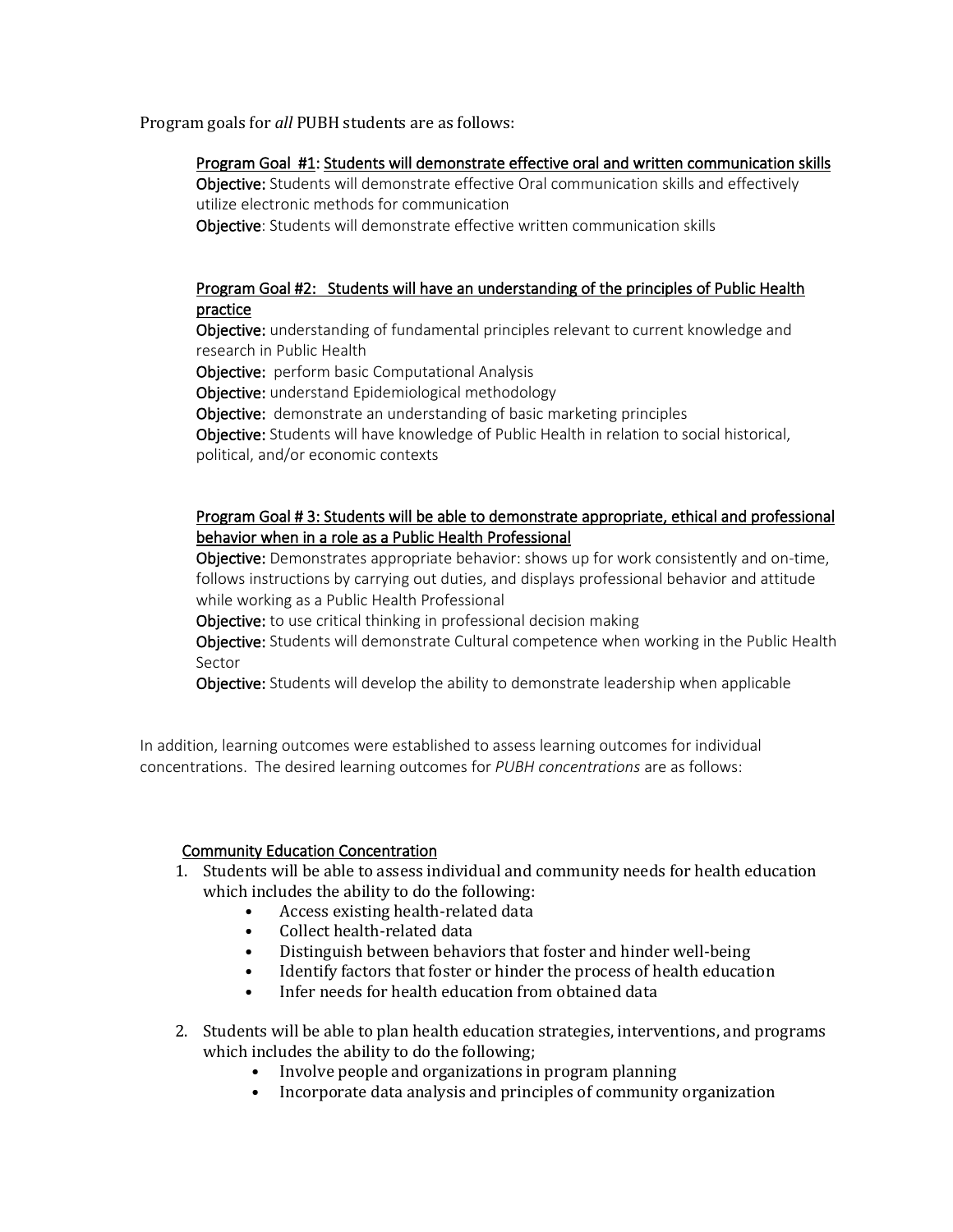- Formulate appropriate and measurable program objectives
- Develop a logical scope and sequence plan for health education practice
- Select appropriate strategies to meet objectives<br>• Assess factors that affect implementation
- Assess factors that affect implementation
- 3. Students will be able to implement health education strategies, interventions, and programs which includes the ability to do the following:
	- Initiate a plan of action
	- Demonstrate a variety of skills in delivering strategies, interventions, and programs
	- Use a variety of methods to implement strategies, interventions, and programs
- 4. The student will be able to conduct evaluation and research related to health education which includes the ability to do the following:
	- Develop plans for evaluation and research
	- Review research and evaluation procedures
	- Design data collection instruments
	- Carry out evaluation and research plans<br>• Interpret results from evaluation and res
	- Interpret results from evaluation and research
- 5. The student will be able to administer health education strategies, interventions, and programs which includes the following:
	- Exercise organizational leadership<br>• Manage human resources
	- Manage human resources
- 6. The student will be able to serve as a health education resource person which includes the following:
	- Use health-related information resources
	- Respond to requests for health information
	- Select resource materials for dissemination<br>• Establish Consultative Relationship
	- Establish Consultative Relationship
- 7. The student will be able to communicate and advocate for health and health education which includes the following:
	- Analyze and respond to current and future needs in health education
	- Apply a variety of communication methods and techniques
	- Promote the health education profession individually and collectively
	- Influence health policy to promote health

The above are the 7 areas of responsibility as outlined by the National Commission for Health Education Credentialing for entry level Health Educators. These are also the criteria utilized to certify health education specialists (CHES).

### Health Administration Concentration

- 1. Students will be able to do the following: apply theories and practices of health administration
	- Write and explain mission statements, goals and objectives
	- Construct and use budgets and financial ratios
	- Employ the latest health information technologies
	- Understand at least three major health-related trends or concerns
- 2. Students will be able to effectively communicate in writing and speaking
	- Present a 5-7 minute extemporaneous speech